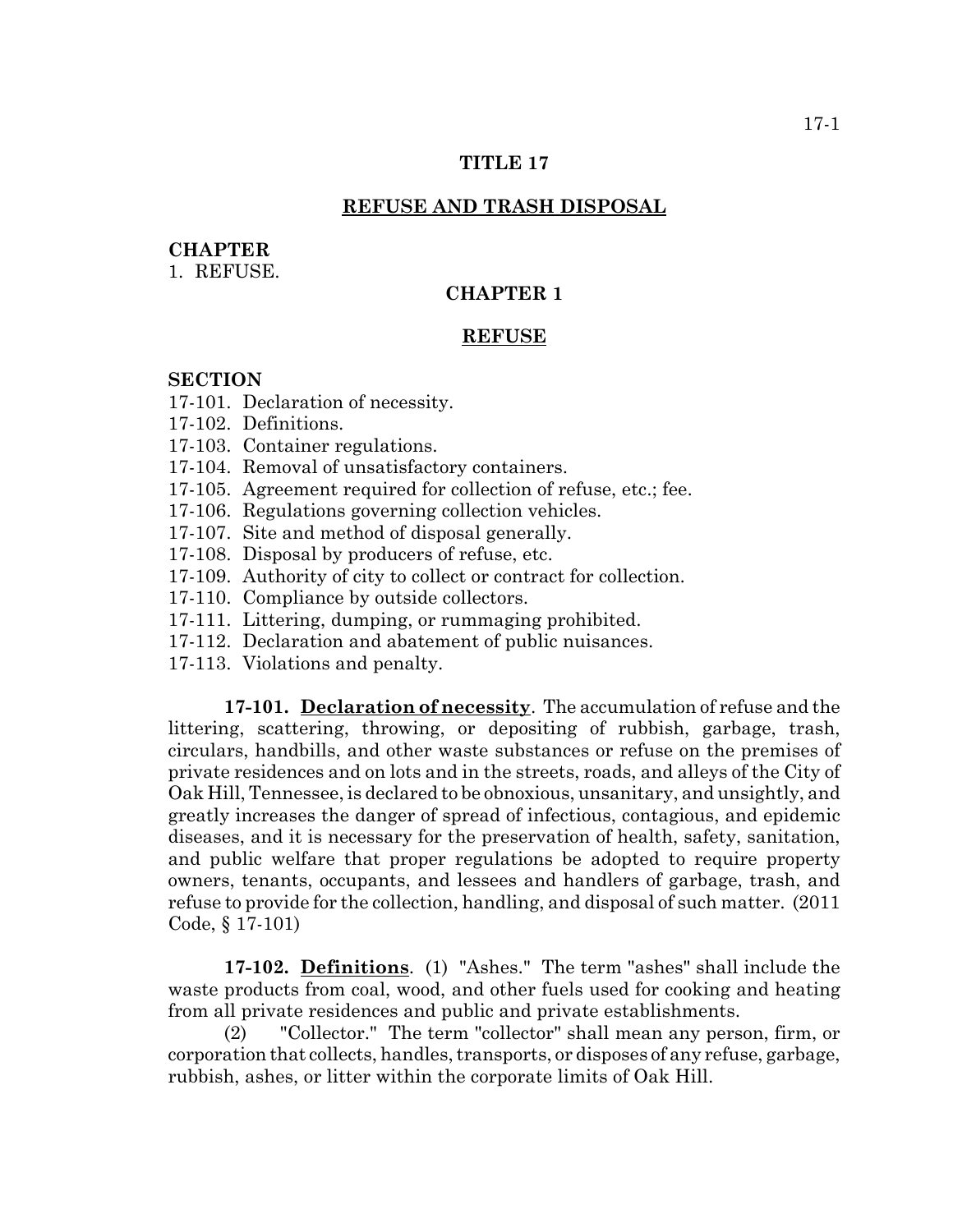(3) "Garbage." The term "garbage" shall include all putrescible wastes, except sewage and body wastes, including vegetable and animal offal and carcasses of dead animals from all private residences and public and private establishments.

(4) "Health officer." The term "health officer," in the absence of a specifically appointed or designated health officer for the city, shall mean city manager, or his authorized agent or representative. The collection of refuse shall be under the jurisdiction of such officer.

(5) "Litter." The term "litter" shall include refuse, rubbish, garbage, ashes, trash, debris, waste paper or materials, filth, weeds, leaves, grass, bottles, boxes, circulars, handbills, advertisements and any other waste, rejected or worthless matter or materials of any kind or character.

(6) "Refuse." The term "refuse" shall include garbage, rubbish, ashes, and all other putrescible and nonputrescible, combustible and noncombustible materials originating from the preparation, cooking, and consumption of food, market refuse, waste from the handling of produce, and other similar unwanted materials, but shall not include sewage or body wastes from residences and establishments both public and private.

(7) "Rubbish." The term "rubbish" is nonputrescible waste (excluding ashes) consisting of both combustible and noncombustible wastes, such as paper, cardboard, tin cans, yard clippings, wood, glass, bedding, crockery, and similar materials. (2011 Code, § 17-102)

**17-103. Container regulations**. Each owner, occupant, tenant, subtenant, lessee, or others using or occupying any building, house, structure, or grounds within the corporate limits of the City of Oak Hill where refuse, garbage, ashes, rubbish, and litter, as defined in this chapter, accumulates or is likely to accumulate shall provide an adequate number of suitable containers of a type approved by the Health Officer of Oak Hill for the storage of such refuse, etc.

Such containers shall be constructed of strong and durable materials, not readily corrodible, insect-proof, of a capacity not exceeding ninety-six (96) gallons, except that the maximum capacity shall not apply in cases where collectors are equipped to handle containers of similar construction mechanically.

Such containers shall be equipped with handles to facilitate emptying and shall be equipped with tight-fitting lids or covers constructed of the same material [and] of such design as to preclude the free access of flies and other insects and to prevent the container from collecting water during rains.

The lid or cover shall be kept in place at all times except when refuse, etc., is being deposited therein or removed therefrom.

Wet garbage or refuse must be drained of all liquids. Containers shall be maintained in a clean and sanitary manner so as to prevent the breeding of flies and occurrence of offensive odors. (2011 Code, § 17-103, modified)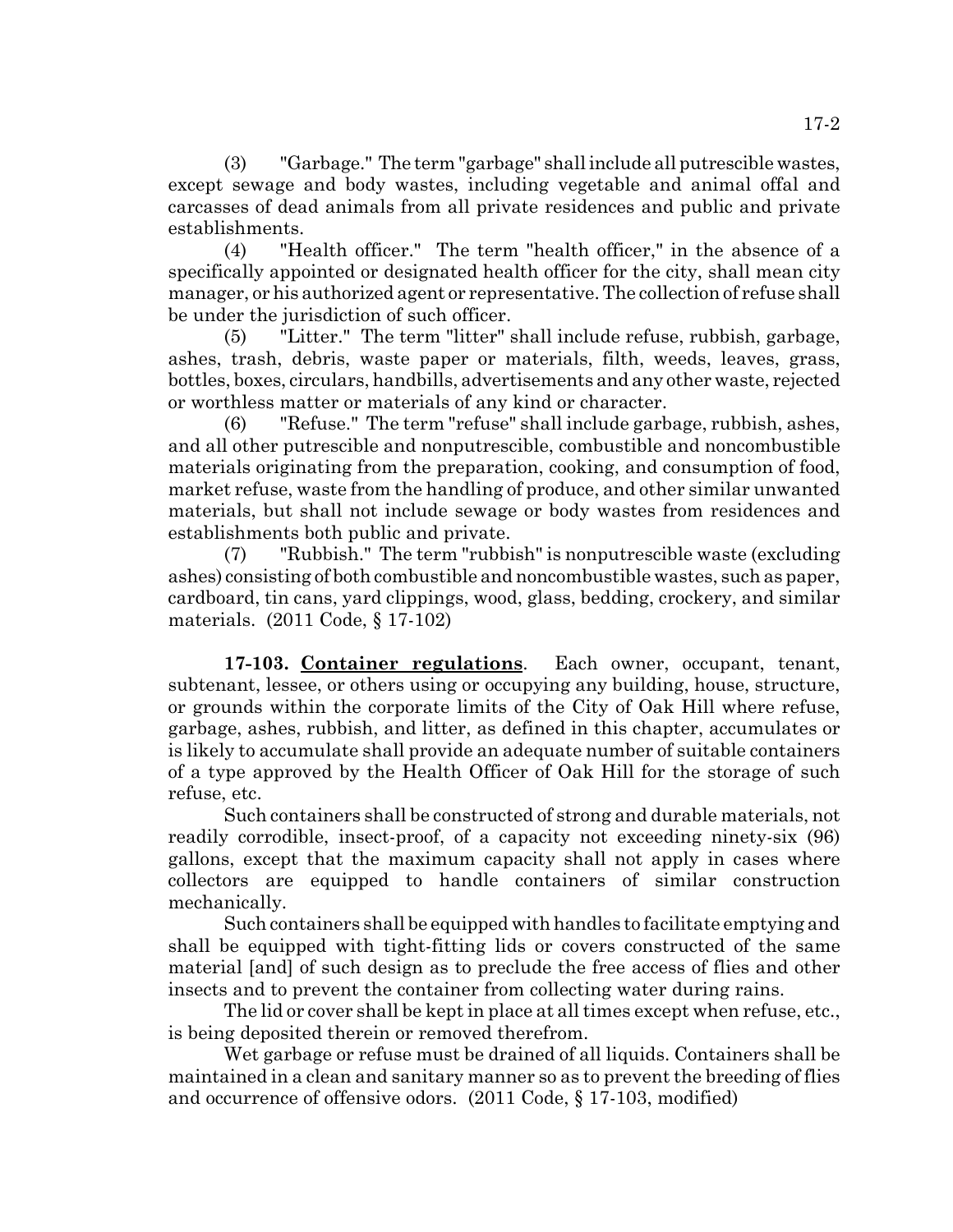**17-104. Removal of unsatisfactory containers**. The health officer is authorized to confiscate or to have removed unsatisfactory storage containers from the premises of residences and establishments, public and private, when such containers are not suitable for the healthful and sanitary storage of refuse, etc. However, the owner or user of such container shall be notified of such action prior to the removal of such containers. (2011 Code, § 17-104)

**17-105. Agreement required for collection of refuse, etc.; fee**. No person, firm, or corporation shall engage in the business of collecting refuse, garbage, ashes, rubbish, litter, or other waste materials, or remove the contents of any refuse container for any purpose whatsoever, who does not have an agreement to do so from the health officer. (2011 Code, § 17-105, modified)

**17-106. Regulations governing collection vehicles**. The collection of refuse, garbage, rubbish, etc., shall be by means of vehicles with beds constructed of impervious materials and easily cleanable and so constructed that there will be no leakage of liquids draining from the refuse, garbage, etc., onto the streets, alleys, and public thoroughfares.

Provisions shall be made to prevent the scattering of refuse over the streets and thoroughfares by effective coverings of closed truck beds.

Such vehicles shall be operated so as to prevent offensive odors escaping therefrom and refuse, garbage, litter, etc., being blown, dropped, or spilled. (2011 Code, § 17-106)

**17-107. Site and method of disposal generally**. The disposal of refuse, garbage, rubbish, or litter in any quantity by any individual or establishment, public or private, other than [at] the site or sites designated by the health officer is expressly prohibited.

All disposal of refuse, garbage, litter, etc., shall be by methods approved by the Health Officer of Oak Hill and the Metro Public Health Department of Nashville and Davidson County, and provided such methods shall include the maximum practical, rodent, insect, and nuisance control at the place of disposal. (2011 Code, § 17-107, modified)

**17-108. Disposal by producers of refuse, etc**. This chapter shall not prohibit the actual producers of refuse, garbage, trash, litter, etc., or the owners of premises upon which such has accumulated, from personally collecting, conveying, and disposing of same, provided such producers or owners shall first apply to the Health Officer of Oak Hill for a permit granting them the right to do so. Such application shall be in writing and contain an agreement by the applicant to comply with the requirements of this chapter concerning containers, methods of conveyance and point of disposal. (2011 Code, § 17-108)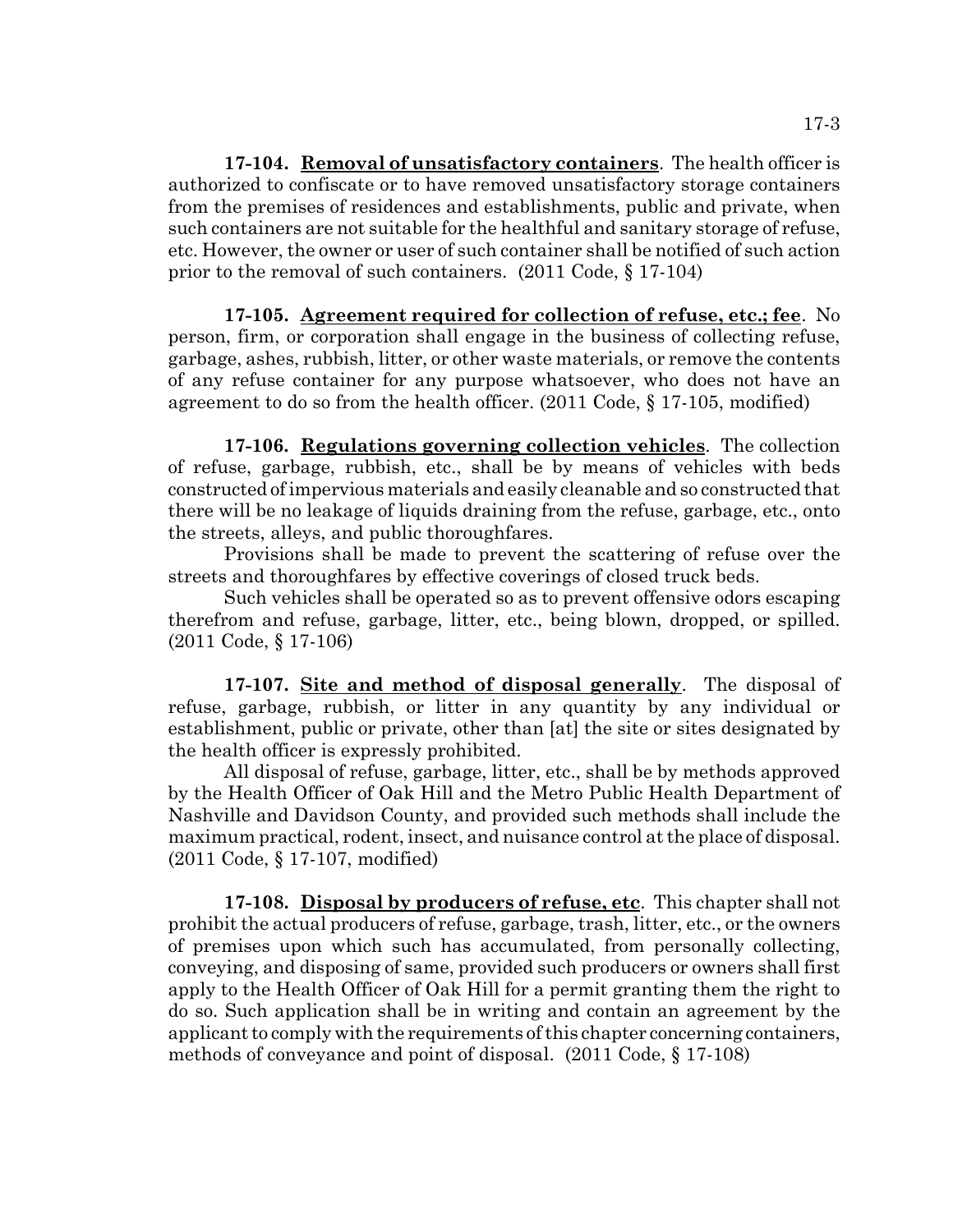# **17-109. Authority of city to collect or contract for collection**.

 (1) The City of Oak Hill may at any time, through a resolution adopted by the board of commissioners, declare the privilege of collecting, handling, disposing, and removing of refuse, garbage, rubbish, and litter within said city to be the exclusive right and privilege of the City of Oak Hill, in which event the board of commissioners, through the city manager, shall be empowered to secure suitable trucks and other equipment for the collection and removal of garbage, refuse, etc., for the city, or shall after taking bids have the right to enter into contracts with private persons to collect such garbage, refuse, etc., within the city.

If a contract is entered into with one (1) or more suitable entities/persons for the collection, removal, and disposal of garbage and recycling, the city shall require such contractor to give a good and sufficient bond in such form and amount as the board of commissioners shall designate, conditioned for the faithful performance of such contract.

(2) Sanitation fee for collection of garbage, refuse, rubbish, solid waste, and recycling. The city shall charge for and collect a sanitation fee for the collection of garbage, refuse, rubbish, solid waste, and recycling. The sanitation fee is hereby assessed against each owner, occupant, or other responsible person occupying any building, house, home, structure, apartment, or dwelling unit located in the City of Oak Hill. The sanitation fee on all properties located within the city may be amended from time to time by the board of commissioners as it deems necessary by amending this section.

(a) No person shall permit rubbish, trash, garbage or other debris to remain on their property when, by so doing, same becomes a nuisance or hazard to other citizens of the city.

(b) No person shall deposit any garbage or other debris on the property of others.

(c) Garbage shall be collected once a week according to a collection schedule established by the contractor, which schedule shall provide for routine pick up as well as holiday schedules.

(d) Preparation of garbage:

(i) All garbage shall be placed in black or white garbage bags.

(ii) All garbage shall be thoroughly drained of all liquids.

(iii) All sharp objects shall be blunted.

(iv) All garbage bags shall be available for pickup no later than 5:00 A.M.

(e) Preparation of recycling materials:

(i) All recycling materials except cardboard shall be placed in blue or clear bags.

(ii) Recycled items include: newsprint, cardboard, tin cans, aluminum cans, steel cans, plastic containers number 1 - 5 and 7.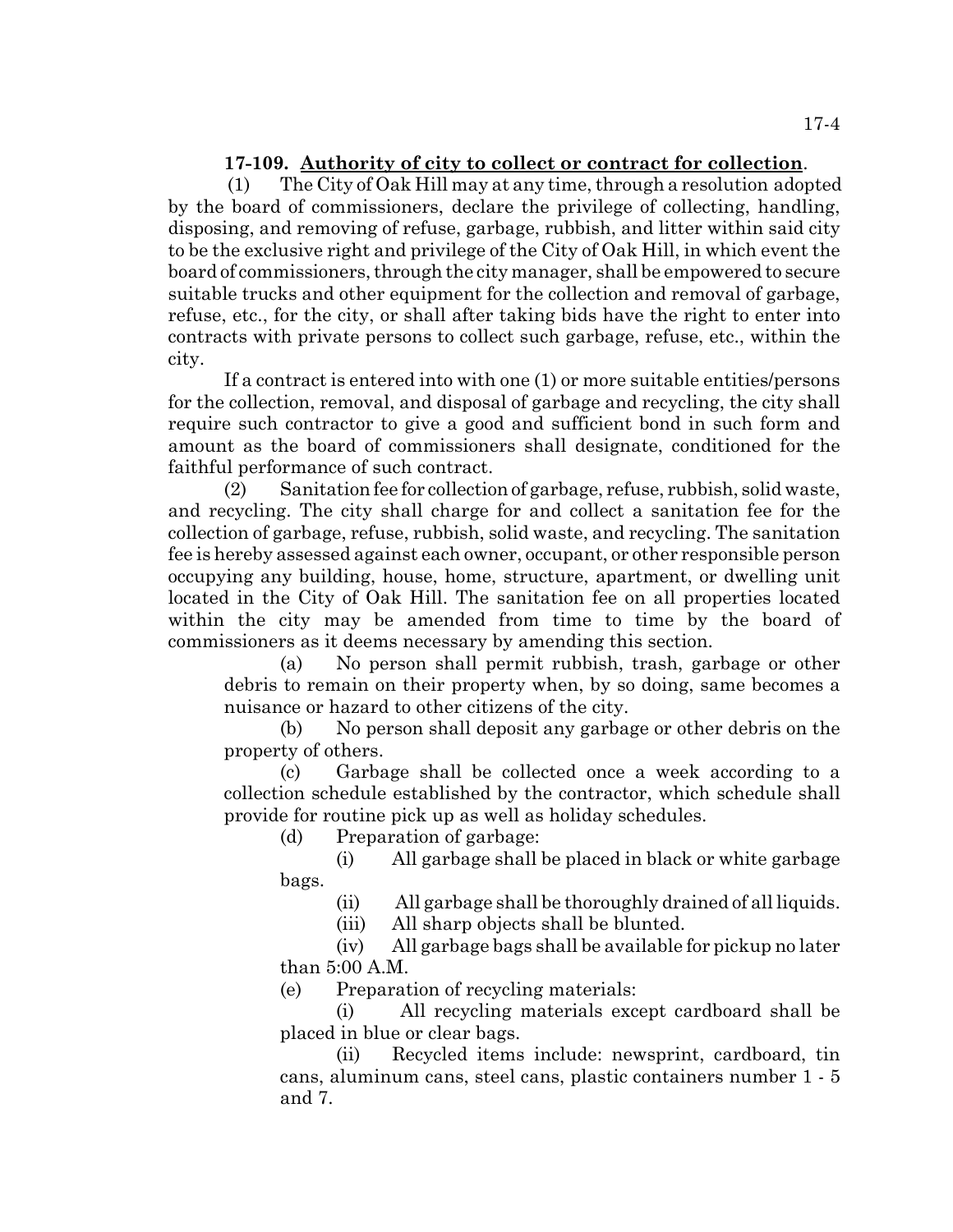(iii) All recycling shall be available for pickup no later than 5:00 A.M.

(f) Back door service: All single-family residential properties will have their respective garbage and recycling picked up at their back door.

(g) Second day pick up fee: Any household that desires to have their garbage and/or recycling picked up a second time each week may sign up for this service through the contractor.

(i) Once a week pick up service for garbage is limited to six (6) thirty (30) gallon bags.

(ii) Soft and hard yard waste excluded: no residential waste hauler duly licensed by the city hereunder shall be required to collect and dispose of hard yard waste (tree and shrub branches and trimmings) or soft yard waste (grass clippings, leaves, prunings of small diameter, green stemmed shrubs, and plant stalks).

(h) Hazardous waste: The applicable state regulations shall govern the removal and disposal of all hazardous waste.

(i) Construction debris: The removal of construction debris shall be the responsibility of the owner of the premises and the person or building contractor performing the construction work.

(j) White goods (appliances) will be picked up on a case by case basis for a fee of fifty dollars (\$50.00) per item. The resident is responsible to pay this fee to the contractor prior to collection.

(k) Furniture and mattresses will be picked up on a case by case basis for a fee of twenty-five dollars (\$25.00) per item. The resident is responsible to pay this fee to the contractor prior to collection.

(3) Billing rates, penalties and discounts established. (a) The first day of the month for that month.

(b) Assistance program: Any household unable to pay the month fee may apply with the city for payment assistance.

(c) Penalty established: A penalty of ten percent (10%) will be added to statements if not paid by the due date.

(d) Payment discount established:

(i) Annual discount - A payment discount of ten percent (10%) will be applied to all customers that pay their garbage/recycling service annually in advance of rates established: Garbage/recycling rates for a calendar month for garbage and recycling collection shall be twenty-five dollars (\$25.00) per month due by service. (Monthly fee  $$25.00 \text{ X } 12 \text{ months} = $300.00 \text{ annual}$ fees\* 10% payment discount =  $$30.00$  discount =  $$270.00$  total annual fee if paid in advance.)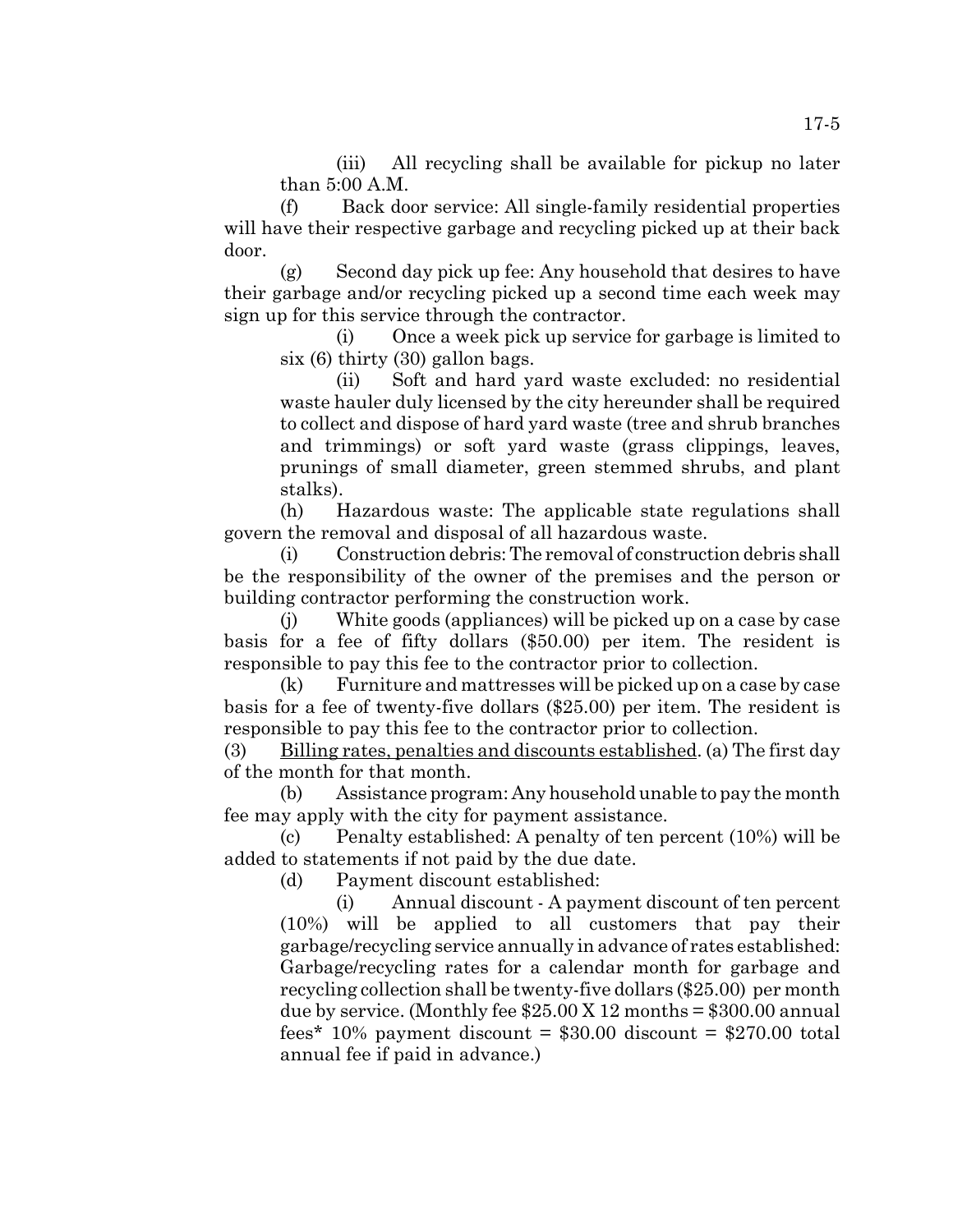(ii) Quarterly discount - A payment discount of five percent (5%) will be applied to all customers that pay for their garbage/recycling service quarterly in advance of service.

(iii) (Monthly fee  $$25.00 \text{ X } 3 \text{ months} = $75.00 \text{ quarterly}$ fees\* 5% payment discount =  $$3.75$  discount =  $$71.25$  total quarterly fee if paid in advance.)

(e) Electronic payments: The city will offer online electronic payments as an option.

(4) Violations and remedies. (a) Violations:

(i) Improper garbage preparation

(ii) Improper garbage packaging

(iii) Interference with garbage collection

(iv) Accumulation of garbage

(v) Improper disposal of electronic or hazardous waste (b) Remedies and penalties:

(i) Upon discovery of a violation outlined in this chapter, the city, by any duly authorized agent, shall serve or cause to be served a notice of violation upon the owner or occupant of any premises on which there is a violation and shall demand that the violation be remedied, including removal of any garbage collected, disposed of, or stored in violation of this section, within seventy-two (72) hours of the notice.

(ii) In the event any violation is not completely abated within seventy-two (72) hours, the city may proceed to abate the violation, including removal of the garbage. The owner shall be responsible for all costs of such abatement including all legal and administrative fees. The minimum charge for such abatement shall be one hundred dollars (\$100.00). Neither the city or any of its agents shall be liable for any damage to property that results in the enforcement of this section.

(iii) In addition to the above remedies, any person found to have committed a violation shall be fined fifty dollars (\$50.00). Each day a violation continues shall be considered a separate violation.

(iv) The remedies and penalties provide for in this section are in addition to and are not exclusive of any other remedies or penalties available under law or equity.

(c) Throwing and dumping waste prohibited: No person shall throw, dump, or deposit any waste in any street, or on public property in the city. No person shall cast or leave exposed any waste in or about any private premises or on any lot, street, or about any storm sewer in the city.

(d) Burning and burying of certain waste prohibited: No person shall burn or bury any waste in the city except that leaves and trees,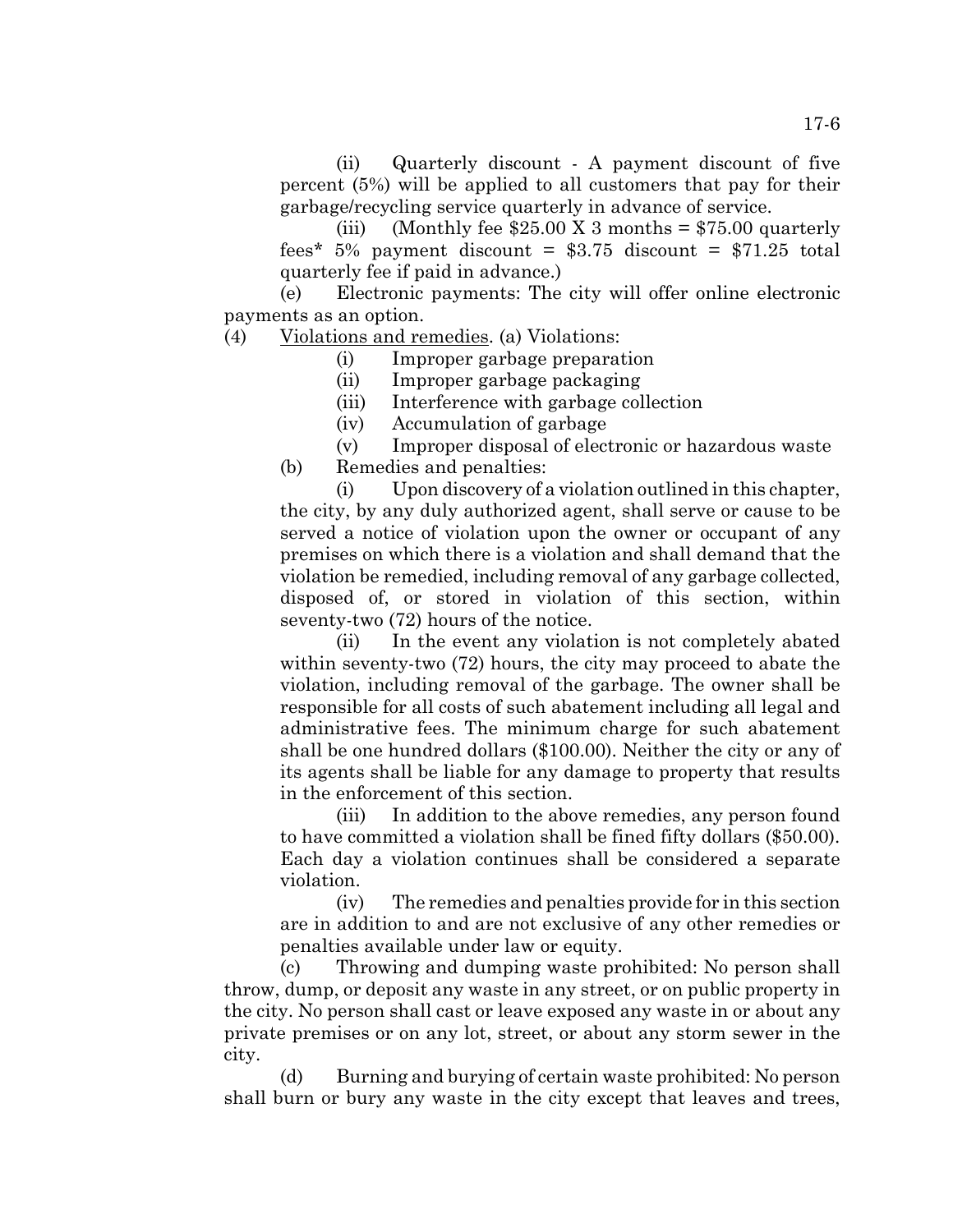shrubs, and brush trimmings may be burned by residential owners or lessees thereof subject to the requirements of Metro Nashville/Davidson County.

(e) Discontinue garbage service for failure to remit payment:

(i) Applicability. This chapter is based on the metropolitan government utility cut-off procedure

(ii) Notice; service discontinuance. The city shall not discontinue garbage and recycling service to a user for nonpayment until the following has occurred:

(A) A notice has been mailed to the user stating that service shall be discontinued unless payment is made with a specified time; and

(B) A reasonable, good faith effort is made to notify the user by a city representative in person that services shall be discontinued on a date certain. Placing a telephone call or sending electronic mail by the city representative constitutes a reasonable good faith effort; provided, however, that the city representative need not place a telephone call or send electronic mail to any residence where service has been discontinued within the previous four (4) years.

(iii) After such notification procedures have been taken and a user does not make payment of the arrearage or make payment arrangements acceptable to the city, then service to such user may be discontinued. (2011 Code, § 17-109, as replaced by Ord. #O-19-09-01-40, Sept. 2019 *Ch1\_11-10-20*, and Ord. #O-19-11-02-40, Nov. 2019 *Ch1\_11-10-20*)

**17-110. Compliance by outside collectors**. This chapter shall not prohibit collectors of refuse, garbage, trash, litter, etc., collected outside of the city from hauling such over the streets and roads of Oak Hill, provided such collectors comply with this chapter, and especially the provisions relating to the hauling of refuse, garbage, etc., in containers and vehicles of an approved type under the provisions of this chapter. (2011 Code, § 17-110)

**17-111. Littering, dumping, or rummaging prohibited**. No person, whether in or upon a vehicle, or on foot, shall cast, toss, place, drop, throw, sweep, or deposit anywhere within the City of Oak Hill any refuse, garbage, trash, ashes, rubbish, or litter in such a manner that it may be carried or deposited by the elements upon any road, street, sidewalk, sewer, drainage ditch, parkway, or other public place, or into any occupied premises within the city.

No driver of any vehicle upon any road, street, alley, or other public place in Oak Hill shall permit to drop or fall from such vehicle onto such road, street,